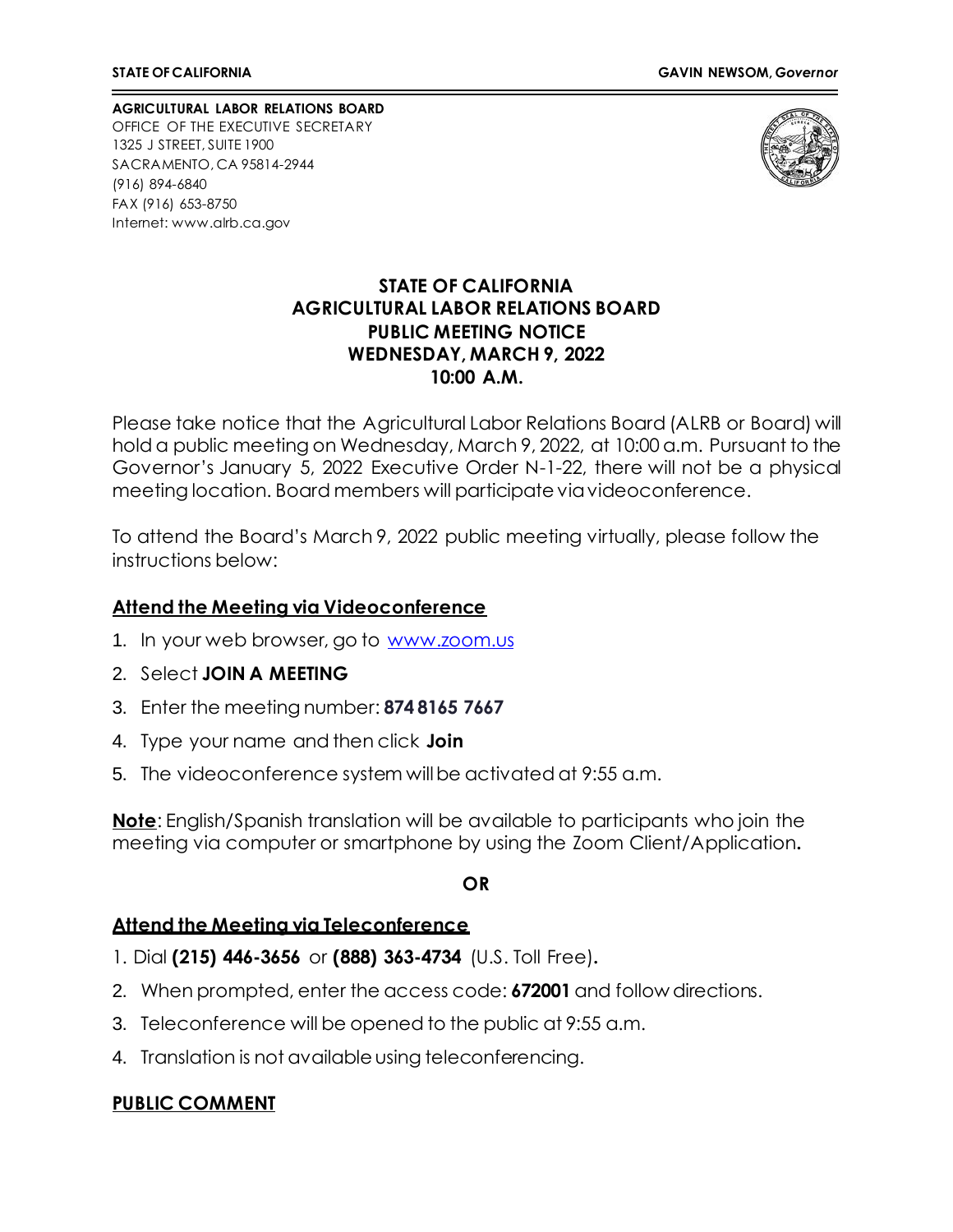The ALRB affords an opportunity to members of the public to address the Board during the public meeting on items of interest that are either on the meeting agenda or within the Board's jurisdiction but are not on the noticed agenda. The Board is not permitted to take action on items that are not on the noticed agenda but may refer items to staff for future consideration. The Board reserves the right to limit the time for speakers.

# **Public Comment Queue**

**In advance of the meeting:** members of the public who wish to comment on agenda items may submit a request to be added to the public comment queue by emailing Devaka Gunawardena at [Devaka.Gunawardena@alrb.ca.gov.](mailto:Devaka.Gunawardena@alrb.ca.gov.) You may include your name, affiliation, and comment topic within the email.

**During the meeting:** to be added to the public comment queue, you may email your name, affiliation, and comment topic to [Santiago.Avila-Gomez@alrb.ca.gov,](mailto:Santiago.Avila-Gomez@alrb.ca.gov) or announce your desire to comment via the Zoom **Chat** or **Raise Hand** functions. If joining by telephone, an announcement will be made requesting callers to express their desire to comment.

# **AGENDA**

## *Public Session*

- 1. Call to Order
- 2. Approval of Minutes
- 3. Chair's Report
- 4. Executive Officer's Report on Elections, Unfair Labor Practice Complaints, and Hearings
- 5. Litigation Report
- 6. General Counsel's Report
- 7. Division of Administrative Services Report
- 8. Legislation
- 9. Regulations
- 10. Personnel
- 11. Public Comment
- 12. Closed Session (*see below for additional information regarding matters which the Board may consider in closed session*)
	- A. Personnel (Gov. Code, § 11126, subd. (a)(1));
	- B. Deliberations on pending cases (Gov. Code, § 11126, subd. (c)(3));
	- C. Pending litigation (Gov. Code, § 11126, subd. (e)(1)).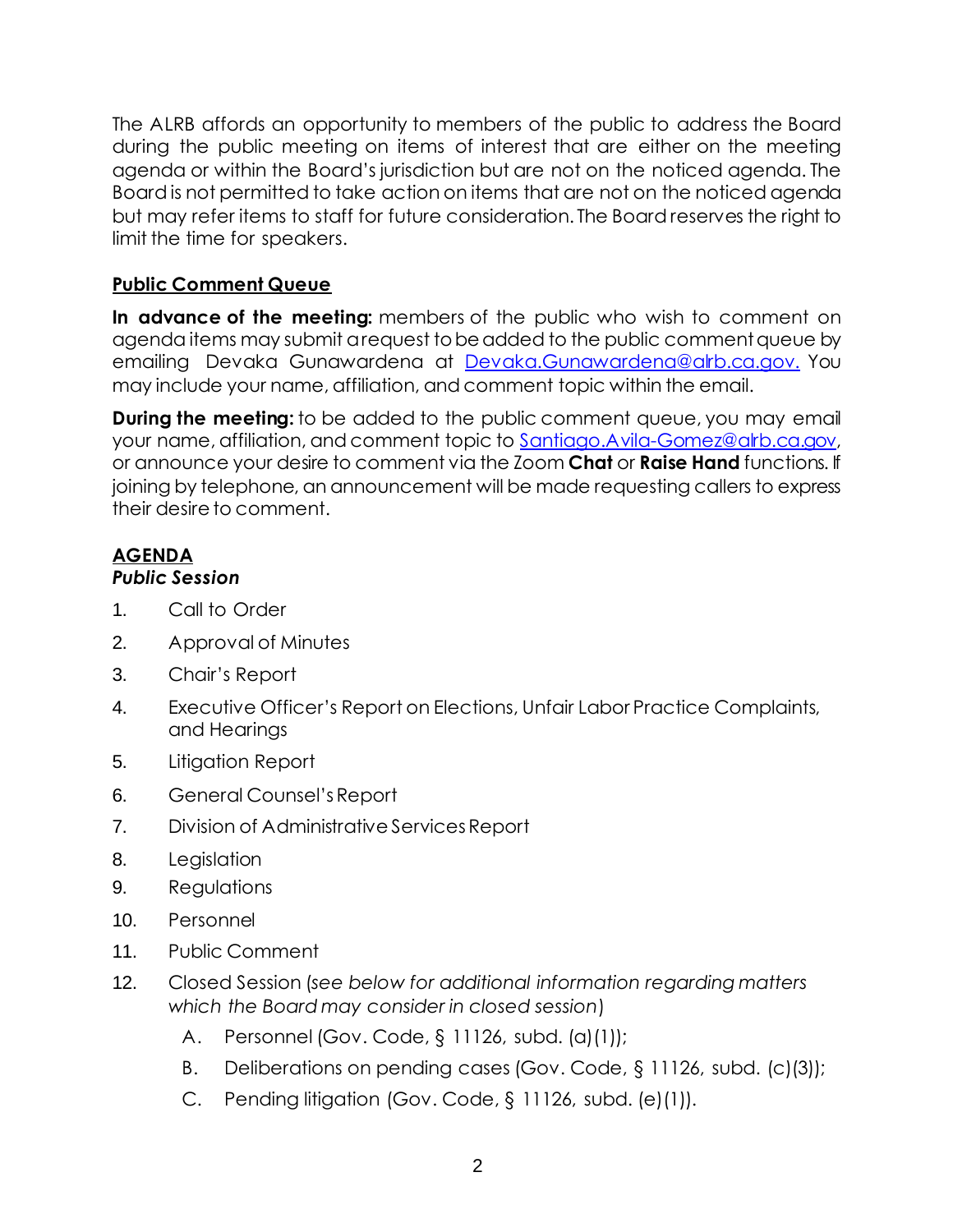- 13. Announcements
- 14. Adjourn Meeting

# *Closed Session (Board Docket)*

Deliberations on Pending Cases (Gov. Code, § 11126, subd. (c)(3)):

- 1. Unfair Labor Practice Cases Pending Before the Board
	- Cinagro Farms, Inc., 2017-CE-008-SAL
- 2. Representation Proceedings
	- Sonoma Cho LLC dba Flora Terra, 2022-RC-001-SAL
- 3. Mandatory Mediation and Conciliation
	- None
- 4. Interim Appeals, Motions, Petitions, Settlements, etc., Pending Before the Board
	- None
- 5. Pending Compliance Cases
	- Arnaudo Brothers, LP, and Arnaudo Brothers, Inc., 2012-CE-030-VIS, 40 ALRB No. 3 & 41 ALRB No. 6
	- Arnaudo Brothers, LP, and Arnaudo Brothers, Inc., 2015-CE-006-VIS and 2017-CE-003-VIS, 44 ALRB No. 7
	- Benjamin Reitz and Stephen Reitz dba Reitz Ranches, 2018-CE-002-VIS, ALJ Decision [June 22, 2021]
	- Gerawan Farming, Inc., 2012-CE-041-VIS, et al., 44 ALRB No. 1
	- Gerawan Farming, Inc., 2013-CE-011-VIS, 44 ALRB No. 11
	- Gerawan Farming, Inc., 2015-CE-014-VIS, 45 ALRB No. 7
	- Premiere Raspberries, LLC, 2018-CE-004-SAL, 44 ALRB No. 9
	- Rincon Pacific, LLC, 2014-CE-044-SAL, 46 ALRB No. 4
	- San Joaquin Tomato Growers, 93-CE-38-VI, 39 ALRB No. 15, et al.
	- Tri-Fanucchi Farms, 2013-CE-008-VIS & 2013-CE-014-VIS, 40 ALRB No. 4
	- United Farm Workers (Lopez), 2015-CL-006-VIS, 44 ALRB No. 6

# Pending Litigation (Gov. Code, § 11126, subd. (e)(1)):

## California Appellate Courts

*Second Appellate District*

• Smith Packing, Inc. v. ALRB, Case No. B308102